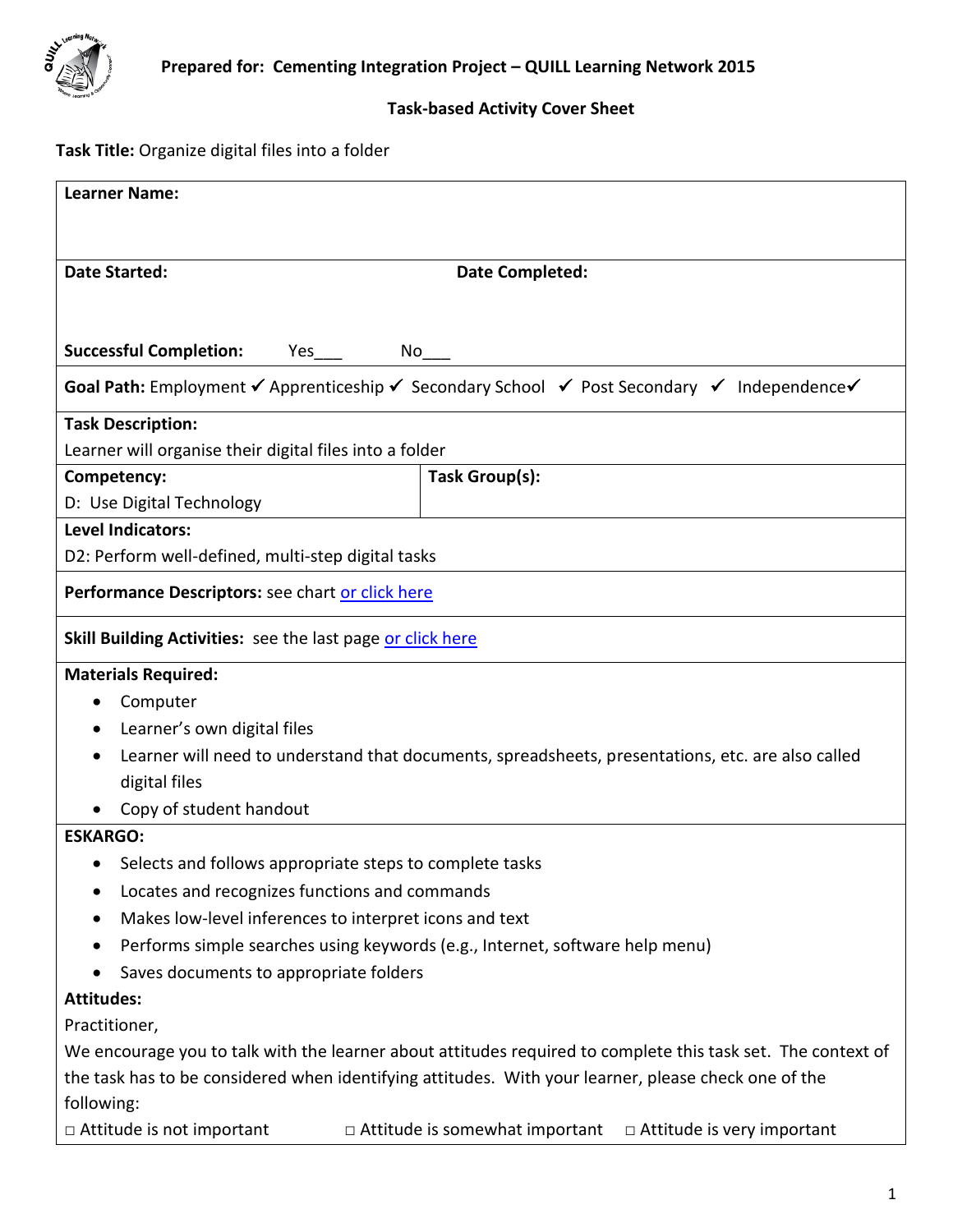

### **Task Title:** Organize digital files into a folder

Everyone who creates documents on a computer needs a way to find files easily. One way of doing this is to organize your digital files into folders. For this task, you will create a file folder and move the appropriate files into this folder.

### **Learner Information and Tasks:**

- **Task 1:** Scan your files and list which files could be grouped together into one folder.
- **Task 2:** Create a name and file folder for one group of digital files.
- **Task 3:** Move the appropriate files into the folder you just created.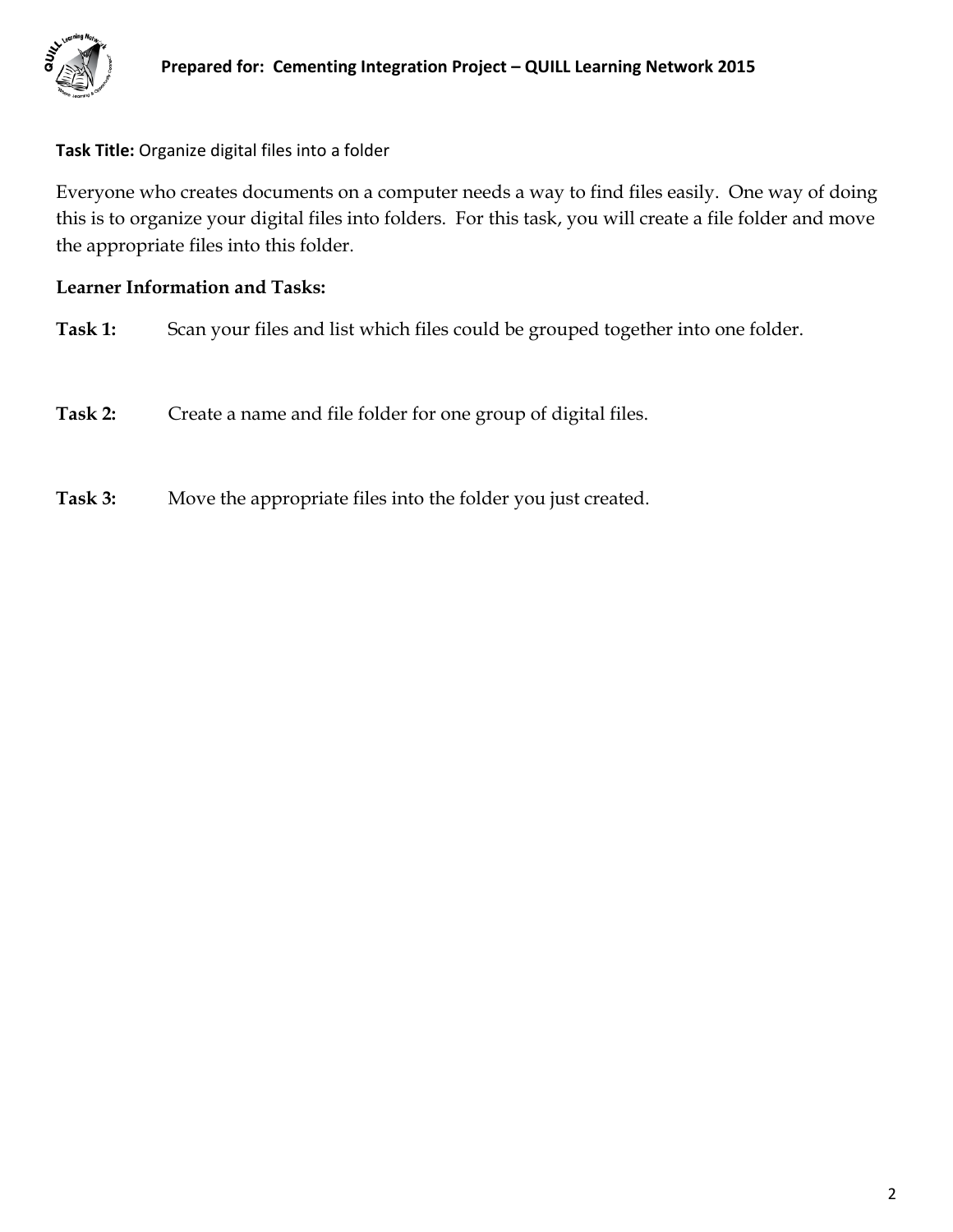

**Task Title:** Organize digital files into folders

# **Answer Key**

**Task 1-3:** Answers will vary. Ensure that the learner has created at least one file folder and that the file folder is appropriately named and contains appropriate files.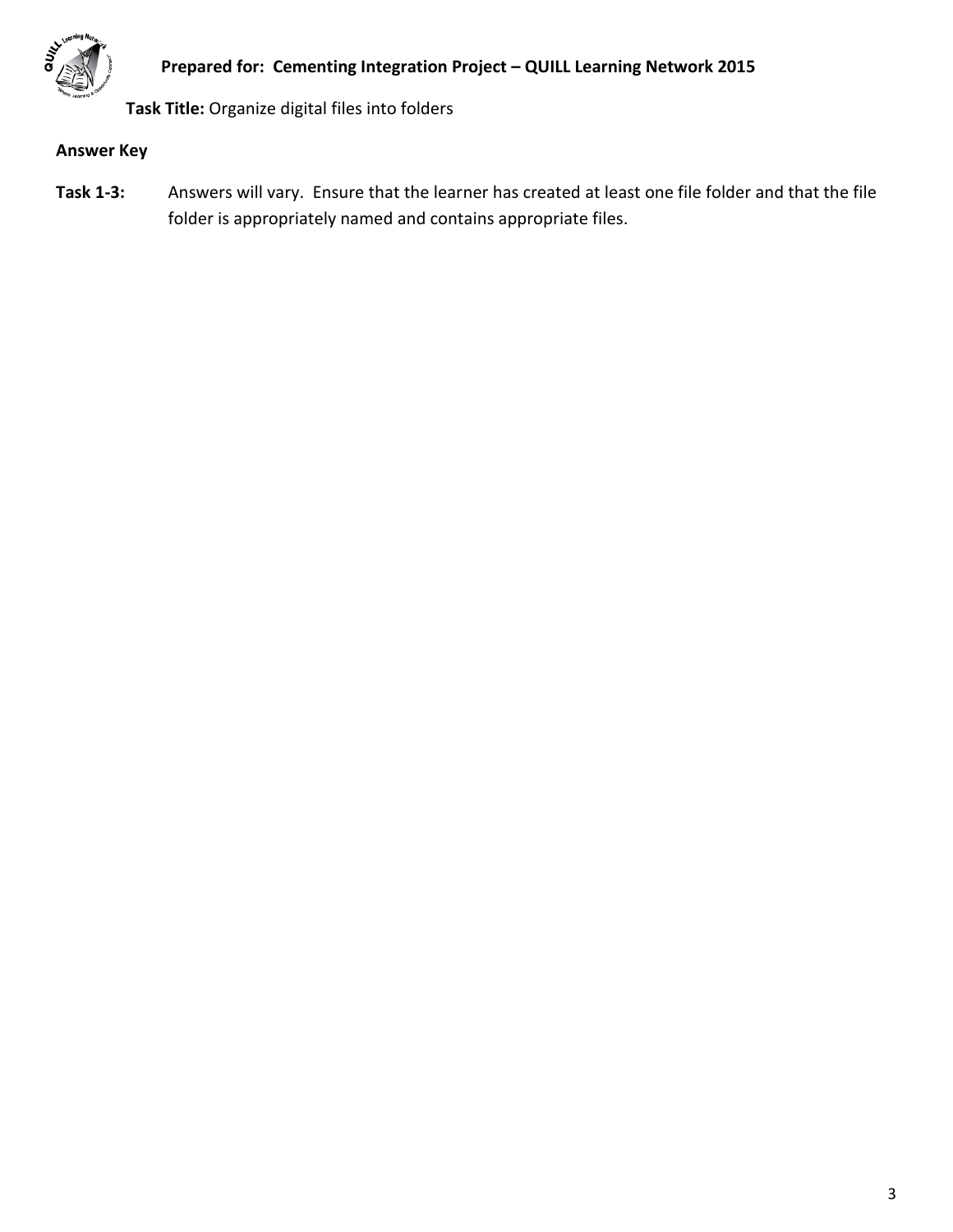

**Task Title:** Organize digital files into a folder

<span id="page-3-0"></span>

| <b>Performance Descriptors</b> |                                                                                             | Needs Work | practitione<br><b>Xest</b><br>with support<br>Completes<br>from | Completes task<br>independently |
|--------------------------------|---------------------------------------------------------------------------------------------|------------|-----------------------------------------------------------------|---------------------------------|
| D <sub>2</sub>                 | selects and follows appropriate steps to complete tasks<br>$\bullet$                        |            |                                                                 |                                 |
|                                | locates and recognizes functions and commands<br>$\bullet$                                  |            |                                                                 |                                 |
|                                | makes low-level inferences to interpret icons and text<br>$\bullet$                         |            |                                                                 |                                 |
|                                | performs simple searches using keywords (e.g. internet,<br>$\bullet$<br>software help menu) |            |                                                                 |                                 |

**\_\_\_\_\_\_\_\_\_\_\_\_\_\_\_\_\_\_\_\_\_\_\_\_\_\_\_\_ \_\_\_\_\_\_\_\_\_\_\_\_\_\_\_\_\_\_\_\_\_\_\_\_\_**

This task: was successfully completed\_\_\_ needs to be tried again\_\_\_

**Learner Comments**

<span id="page-3-1"></span>

**Instructor (print) Learner Signature**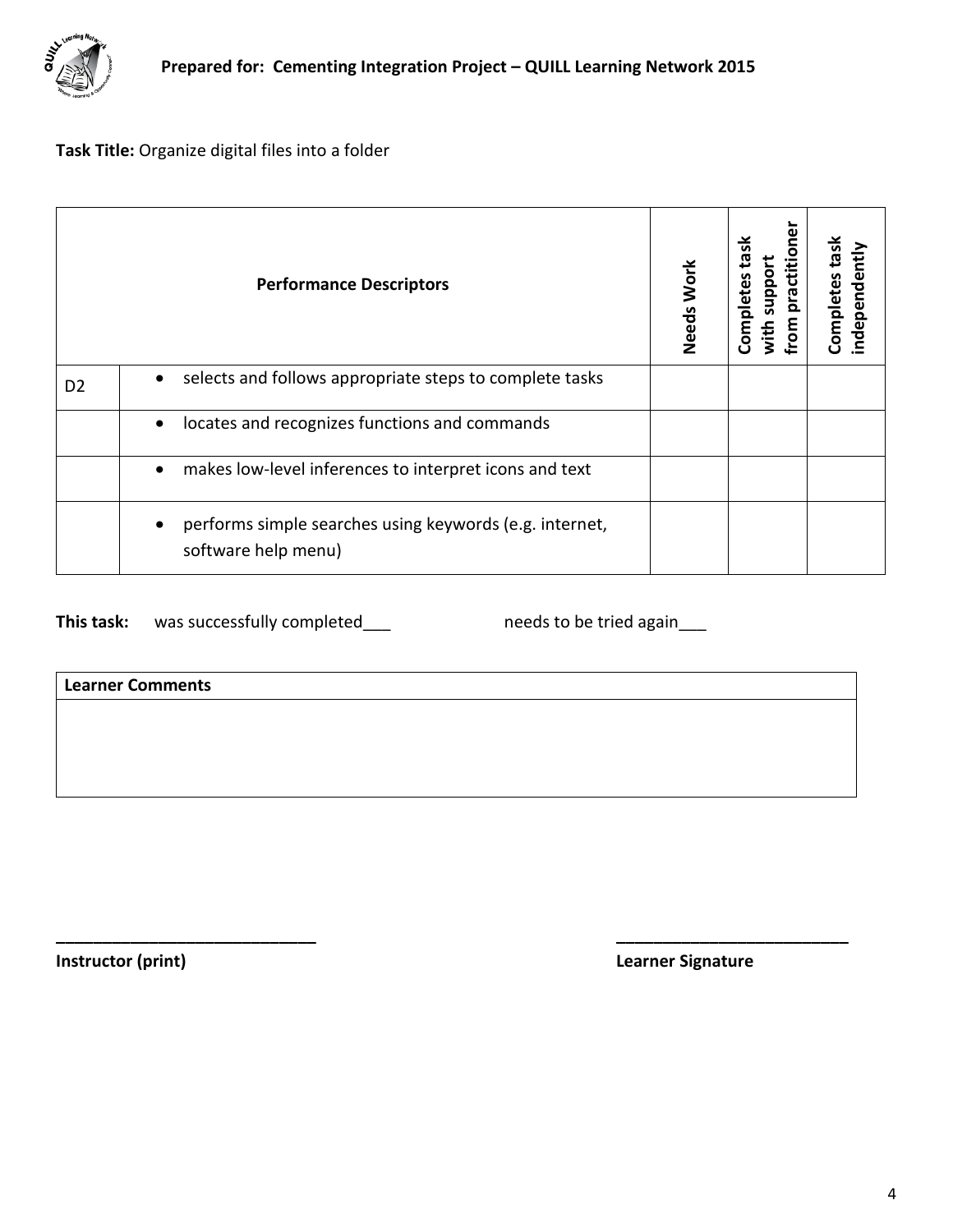

### **Skill Building Activities**

#### **Links to online resources:**

GCF LearnFree.org- Windows Basics

<http://www.gcflearnfree.org/windowsbasics>

This online tutorial uses readings and short videos to teach a basic introduction to Windows, how to create folders, work with files, adjust settings, and more.

#### GCF LearnFree.org- Windows7

<http://www.gcflearnfree.org/windows7>

This online tutorial uses readings and short videos to teach the features of the Microsoft, Windows 7 operating system. Lesson 6 focuses on finding files through search and libraries. Use the 'All Topics' tab to see a list of tutorials on different versions or types of operating systems.

Virtual Riders- File Management, An Introduction <http://www.virtualriders.net/resources/briefing-papers/3-acess-to-wifi> File management tip sheet on organizing and naming files.

Chris Clementi- File Management Activity

<http://www.kidsnetsoft.com/videoLessons/fileManagement>

Practice Activities on creating folders, saving document, images and sounds, remaining files and creating shortcuts.

Operating Systems and File Management

[http://www.google.ca/url?sa=t&rct=j&q=&esrc=s&frm=1&source=web&cd=14&ved=0CF0QFjAN&url=http%3A%2F%2F](http://www.google.ca/url?sa=t&rct=j&q=&esrc=s&frm=1&source=web&cd=14&ved=0CF0QFjAN&url=http%3A%2F%2Fwww.csudh.edu%2Feyadat%2Fclasses%2FCIS270%2Fhandouts%2FIntroEd11%2FOperating%2520Systems.ppt&ei=7x5fVfqgHo6PyASR_IOQDA&usg=AFQjCNEQ9YGJ5rDHsG6LKESwFJlIJGcZrQ&sig2=Ya-JnkxwylOnNBj6b3AINw) [www.csudh.edu%2Feyadat%2Fclasses%2FCIS270%2Fhandouts%2FIntroEd11%2FOperating%2520Systems.ppt&ei=7x5fV](http://www.google.ca/url?sa=t&rct=j&q=&esrc=s&frm=1&source=web&cd=14&ved=0CF0QFjAN&url=http%3A%2F%2Fwww.csudh.edu%2Feyadat%2Fclasses%2FCIS270%2Fhandouts%2FIntroEd11%2FOperating%2520Systems.ppt&ei=7x5fVfqgHo6PyASR_IOQDA&usg=AFQjCNEQ9YGJ5rDHsG6LKESwFJlIJGcZrQ&sig2=Ya-JnkxwylOnNBj6b3AINw) [fqgHo6PyASR\\_IOQDA&usg=AFQjCNEQ9YGJ5rDHsG6LKESwFJlIJGcZrQ&sig2=Ya-JnkxwylOnNBj6b3AINw](http://www.google.ca/url?sa=t&rct=j&q=&esrc=s&frm=1&source=web&cd=14&ved=0CF0QFjAN&url=http%3A%2F%2Fwww.csudh.edu%2Feyadat%2Fclasses%2FCIS270%2Fhandouts%2FIntroEd11%2FOperating%2520Systems.ppt&ei=7x5fVfqgHo6PyASR_IOQDA&usg=AFQjCNEQ9YGJ5rDHsG6LKESwFJlIJGcZrQ&sig2=Ya-JnkxwylOnNBj6b3AINw) Slideshow on windows operating system, file management and back up security.

How my Computer Works- The Easy Guide to Windows File Management (Part 1)

<https://www.youtube.com/watch?v=ueoOvrGC3rg>

Video (5 minutes) that explains what compute files and folders are, how to create a folders, move files into folders, open folders to view files, change windows explorer view and sort files. You can also watch part 2 of the video (5 minutes) on renaming, pinning, send to and searching for files.

### **LearningHUB online courses available:**

- **Essential Skills, Independent Study (Assigned by practitioner after assessment):**
	- $\circ$  Computer Use Level 1- provides an introduction to operating systems and file management
- **Live Classes (SABA)** 
	- o How to Save/Manage Computer Files- This course will show you how to save files to various drives, how to open files, how to name files, create folders, renaming file and deleting files. This course will explain how to upload, download and attach files. This is a two part course, part 2 will be held on a separate day.